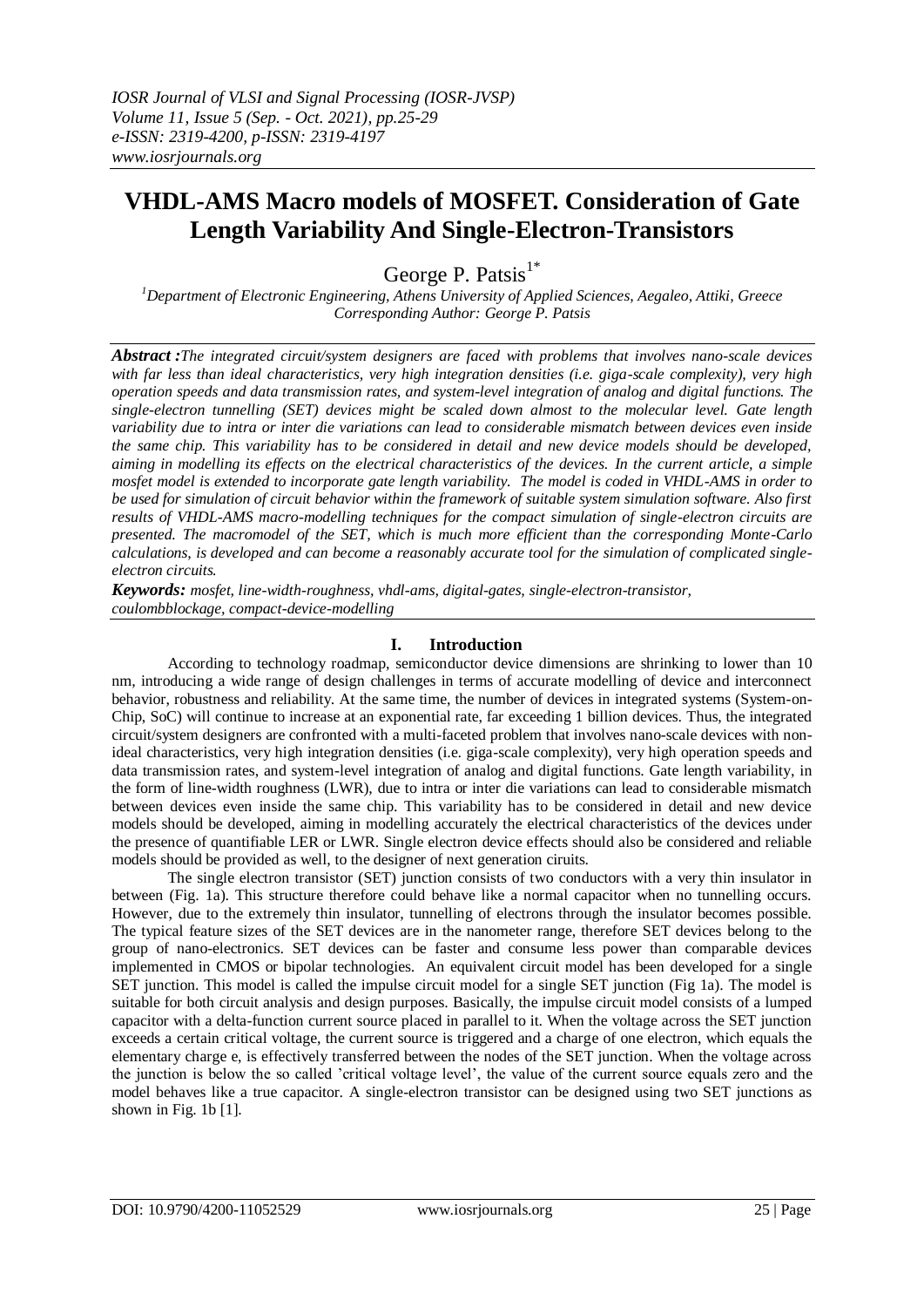

**Figure 1**. (a). Macro-modelling of an single-electron tunnelling junction. (b) The equivalent circuit of a singleelectron transistor and its SPICE macro-model.

In the current work a simple mosfet model is extended to incorporate gate length variability [2]. This is introduced by segmenting the device width into sub-units following a Gaussian gate length distribution, with controlled LWR. Figure 2 shows a qualitative example of a mosfet-gate layout with LWR. The mosfet macromodel is coded in VHDL-AMS in order to be used for simulation of circuit behavior within the framework of suitable system simulation software. Initially, a VHDL-AMS model of ideal nmos and pmos transistor are defined and then they are used to create the basic digital gate of the inverter. Gate length variability is introduced in the basic models of nmos and pmos so as to be possible to quantify its effects on digital gates functionality. Along this line of work, one can use more elaborate state-of-the-art models of the mos transistor more appropriate for the gate lengths currently used in semiconductor devices. The equations and second order phenomena should have to be updated, but the presented process of creating the transistor models is the same..



length variability. (d) An accurate representation of the nmos device shown in (a), with LWR consideration.

Finally, as a second example of the applicability of VHDL-AMS abilities, a macromodel of a SET is developed and its succesful simulation is presented.



**Figure 3.** Mosfet symbols used in this work (a) ideal nmos, (b) ideal pmos, (c) nmos with LWR, (d) pmos with LWR.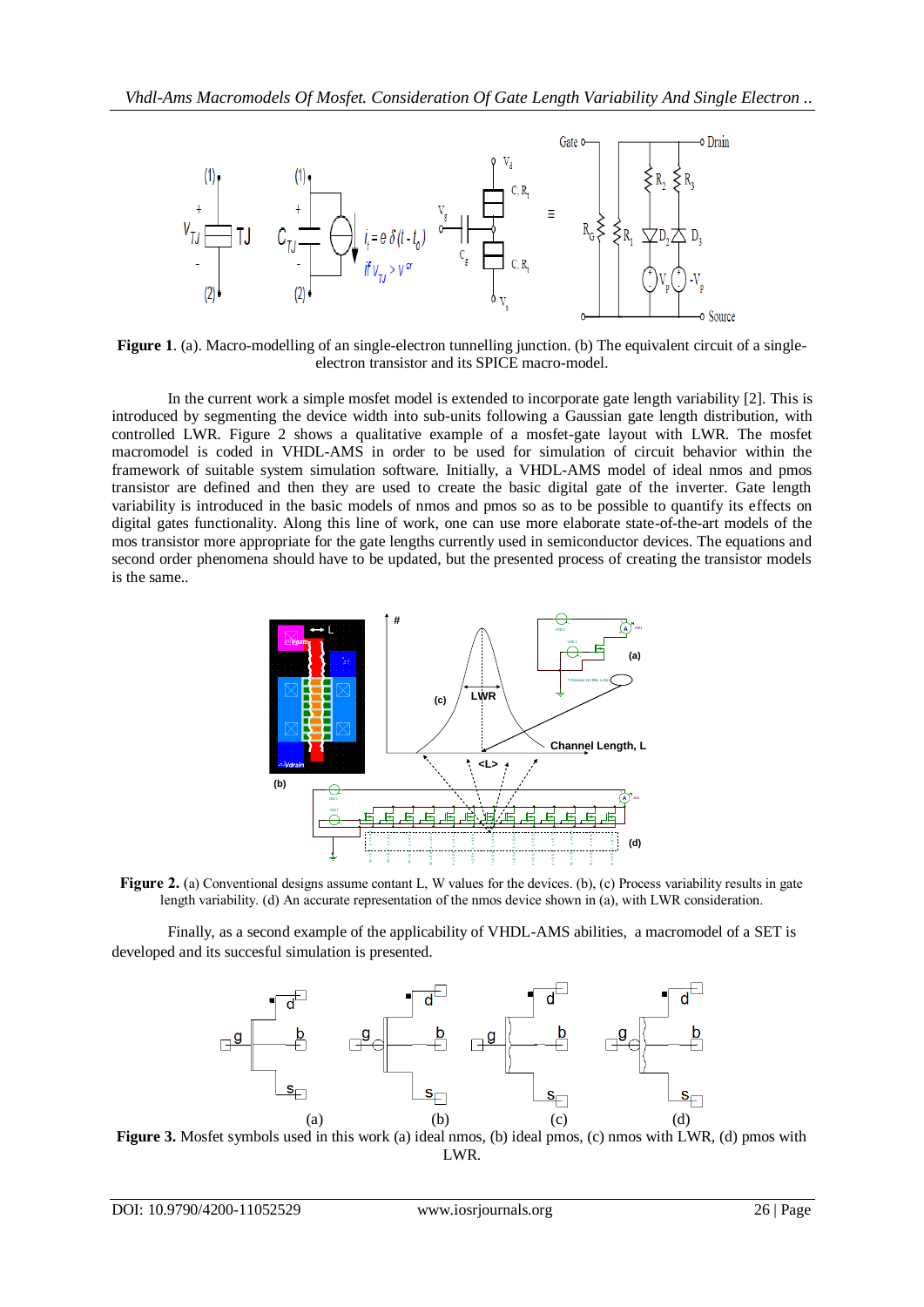### **Vhdl-Ams Implementation of Simple Pmos And Nmos**

Every VHDL-AMS implementation of a device model, consists of an entity and an architecture. The entity is a representation of the inputs and outputs of the device as well as of any generic physical parameters required for its simulation. All entities have a generic part and a port part. Figure 3a and Fig. 3b show the symbols of ideal nmos and pmos and (c) and (d) their corresponding symbols when LER is taken into account.

The name of the entity is different in each case to define each different device. The nmos and pmos with LER have one more generic parameter, the LER of their channel length. The way each model performs, is described in the corresponding architecture. In this work each architecture describes device behavior using simple semiconductor physics equations. The corresponding models can be made as advanced as are required, simply by increasing the complexity of the corresponding equations describing current - voltage relationships through incorporating second order or short channel effects. Table 1 shows and example of entity – architecture for the ideal nmos.

The architecture should reference only one entity. All required constants and temporary variables needed should be defined in the architecture's block space. Physical constants are defined before the "begin...end" part of the architecture body and used in the definition of functions and concurrent equations later in the architecture-body. Quantities represent the variables that describe the voltages and currents of the device and have to be defined using the keywords "across" and "through" (for voltage and current respectively) by referencing appropriately the port terminals of the entity. Functions could be defined as needed, in order to make code readability and manipulation easier.

| LIBRARY Ieee;                                                          | function phi0(VT,NA,ND,ni:real) return real is                      |
|------------------------------------------------------------------------|---------------------------------------------------------------------|
| use Ieee.electrical_systems.ALL;                                       | return VT*log(NA*ND/(ni*ni)); end;<br>begin                         |
| use Ieee.math_real.ALL;                                                |                                                                     |
| ENTITY mosfet_simple_body IS                                           | function kds(Ks,eps0,q,NA:real) return real is                      |
| generic (                                                              | return sqrt $(2.0*Ks*eps0/(q*NA))$ ; end;<br>begin                  |
| Vtn : real := $0.8$ ; -- threshold voltage in V                        |                                                                     |
| $\text{to } x : \text{real} := 1.0E-10; -\text{oxide thickness in } m$ | function clm(kds, Vds, Vgs, Vtn, L, Vdg, phi0:real) return real     |
| $W:$ real := 20.0E-6; -- device with in m                              | is                                                                  |
| L: real := $2.0E-6$ ; -- device length in m                            | return $1.0 + kds*(Vds -$<br>begin                                  |
| $T: real := 300.0; -[K]$ , temperature                                 | $Vgs+Vtn)/(2*L*sqrt(Vdg+Vtn+phi0));$ end;                           |
| $NA$ : real := 1.0E22; -- [holes/m3], acceptor                         |                                                                     |
| concentration                                                          | function gamma(q,NA,Ks,eps0,Cox:real) return real is                |
| $ND : real := 1.0E25 - [electrons/m3]$ , electron                      | return sqrt $(2.0*q*NA*Ks*eps0)/Cox$ ; end;<br>begin                |
| concentration                                                          | function vtnbody(vtn0, vsb, phi0, gamma: real) return real is       |
| );                                                                     | begin<br>return                                                     |
| port (terminal g,s,d,b : electrical);                                  | $vtn0 + gamma * (sqrt(vsb+abs(2*pini0)) - sqrt(abs(2*pini0)));$     |
| END ENTITY mosfet_simple_body;                                         | end:                                                                |
|                                                                        |                                                                     |
| ARCHITECTURE arch_mosfet_simple_body OF                                | function                                                            |
| mosfet_simple_body IS                                                  | current(Ks,eps0,q,NA,ND,ni,VT,mun,Cox,Vgs,Vds,Vbs,Vtn               |
| constant eps0 : real := $8.855E-12$ ; -- [F/m],                        | ,W,L:real) return real is                                           |
| dielectric constant                                                    | variable kds_v: real := kds(Ks,eps0,q,NA);                          |
| constant Kox : real := $3.9$ ; -- [F/m], relative                      | variable phi $0_v$ : real := phi $0(VT, NA, ND, ni)$ ;              |
| permittivity of SiO2                                                   | variable vtnbody_v : real := vtnbody(Vtn,-                          |
| constant Ks : real := $11.8$ ; -- [F/m], relative                      | $Vbs,phi0_v,gamma(q,NA,Ks,eps0,Cox);$                               |
| permittivity of Si                                                     | begin                                                               |
| constant mun : real := $0.06$ ;                                        | if (Vgs-vtnbody_v < 0.0) then return                                |
| $-$ [m^2/(V*s)], mobility of electrons near the                        | $mun*Cox*(W/L)*exp((Vgs-vtnbody_v)/VT);$                            |
| silicon surface                                                        | else                                                                |
| constant ni : real := $1.5E16$ ; -- [carriers/m3]                      | if (Vgs-vtnbody $v > V$ ds)then return                              |
| constant kB : real := $1.38E-23$ ; -- [JK-1],                          | mun*Cox*(W/L)*((Vgs-vtnbody_v)*Vds - 0.5*Vds*Vds);                  |
| Boltzmann's constant                                                   | else return $0.5*$ mun* $\text{Cox}^*(W/L)*(Vgs-vtnbody_v)*(Vgs-v)$ |
| constant q : real := $1.602E-19$ ; -- [C], electron                    | vtnbody v)*clm(kds v,Vds,Vgs,vtnbody v,L,Vds-                       |
| charge                                                                 | $Vgs,phi_0_v$ ;                                                     |
| constant VT : real := $kB*T/q$ ; -- [V], thermal                       | end if:                                                             |
| voltage                                                                | end if:                                                             |
|                                                                        | end:                                                                |
| quantity Vds across ids through d to s;                                | <b>BEGIN</b>                                                        |
| quantity Vgs across g to s;                                            | $ids ==$                                                            |
| quantity Vbs across b to s;                                            | current(Ks,eps0,q,NA,ND,ni,VT,mun,(Kox*eps0/tox),Vgs,V              |
|                                                                        | ds, Vbs, Vtn, W, L);                                                |
|                                                                        | END ARCHITECTURE arch_mosfet_simple_body;                           |

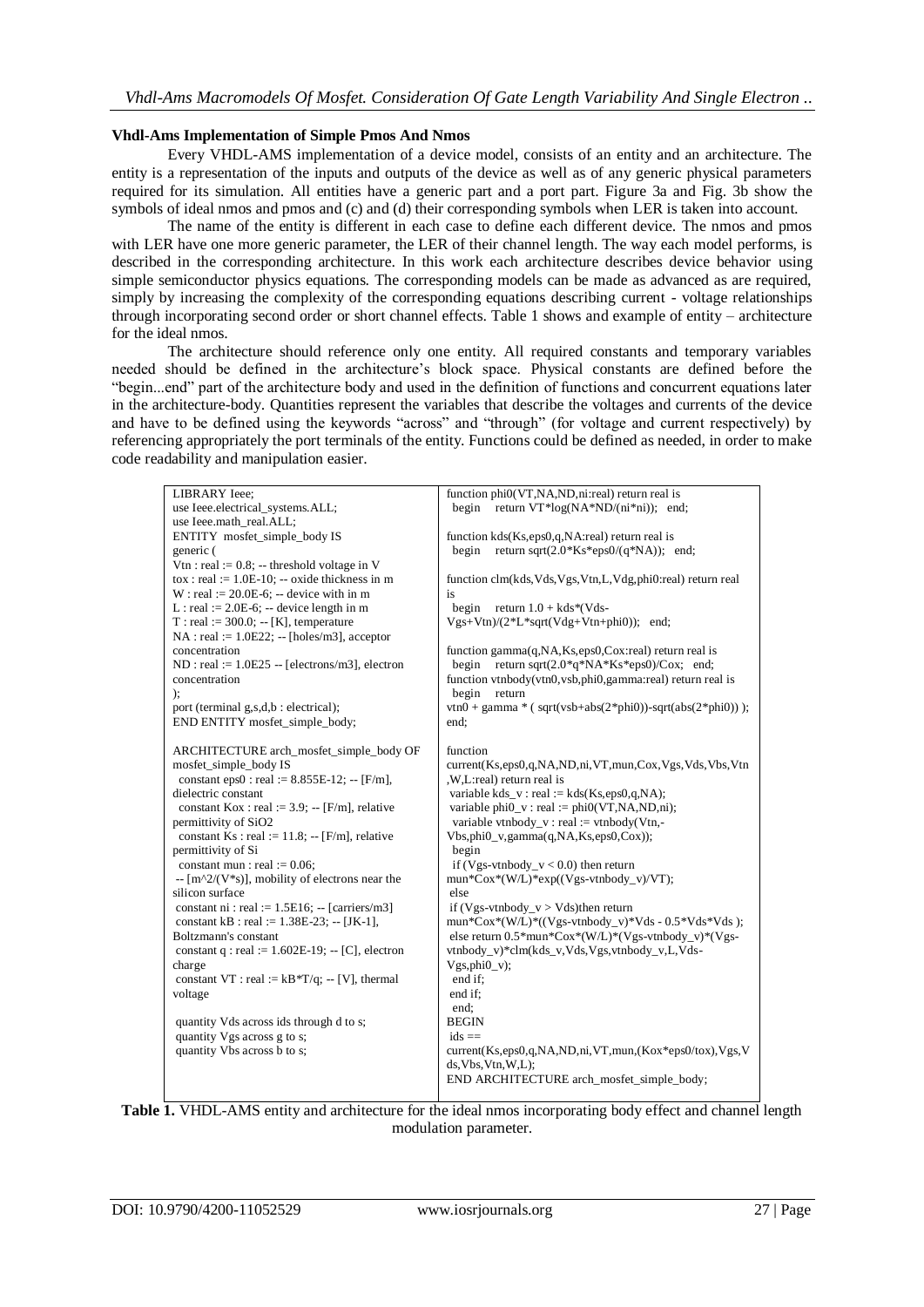# **II. Analysis of Gate Length Variability**

The coding is performed within ANSYS's SIMPLORER software environment [3]. Figure 4a shows the ideal nmos VHDL-AMS model connected in a circuit for testing. The gate voltage is provided by a constant source. The drain-source voltage is provided by a pulse function. Figure 4b shows the transient analysis of the  $I_{DS}$ - $V_{DS}$  curve of the ideal nmos simulated. Accordingly, Fig. 4c shows the connection of the ideal pmos model and Fig. 4d the corresponding  $I_{SD}$ - $V_{SD}$  characteristic.



**Figure 4**. (a) nmos function test circuit. (b) I-V relationship for nmos. (c) pmos function test circuit. (d). I-V relationship for pmos.

Gate length distribution due to process variations is given by a Gaussian distribution:

$$
f\left(L, L_o, \sigma\right) = \frac{1}{\sqrt{2\pi}\sigma} exp\left[-\frac{\left(L - L_o\right)^2}{2\sigma^2}\right]
$$
 (1)

where  $L_0$  is the nominal gate length, and  $\sigma$  is LWR value. In the drain current equation is all regions of MOSFET operation, the fraction *W/L* is always present as a multiplication factor. It is through this term, that LER affects drain current. In the presence of LER, this fraction is transformed into the following sum:

$$
R_{F} = \sum_{i=1}^{N} \frac{W_{i}}{L_{i}} = \frac{L_{o}}{W} \sum_{i=-3\sigma}^{3\sigma} \frac{Wf(L_{o} + i, L_{o}, \sigma)}{L_{o} + i}
$$
(2)

and is termed roughness-factor in this work. It is used to express the LWR effect on drain current equation, through a single multiplicative factor, in the architecture of the macromodel. Figure 5 shows a comparison of inverter timing analysis in the case of a gate without LWR and  $L=100$ nm and one with LWR=30nm. Using this models in other digital gates one is able to quantify the effects of LWR in overall circuit performances.



**Figure** 5. (a) Test circuit of an inverter gate using ideal nmos, pmos (above) and non-idea (below). (b). Transient analysis results of input signal and capacitor c1, c2 voltages.